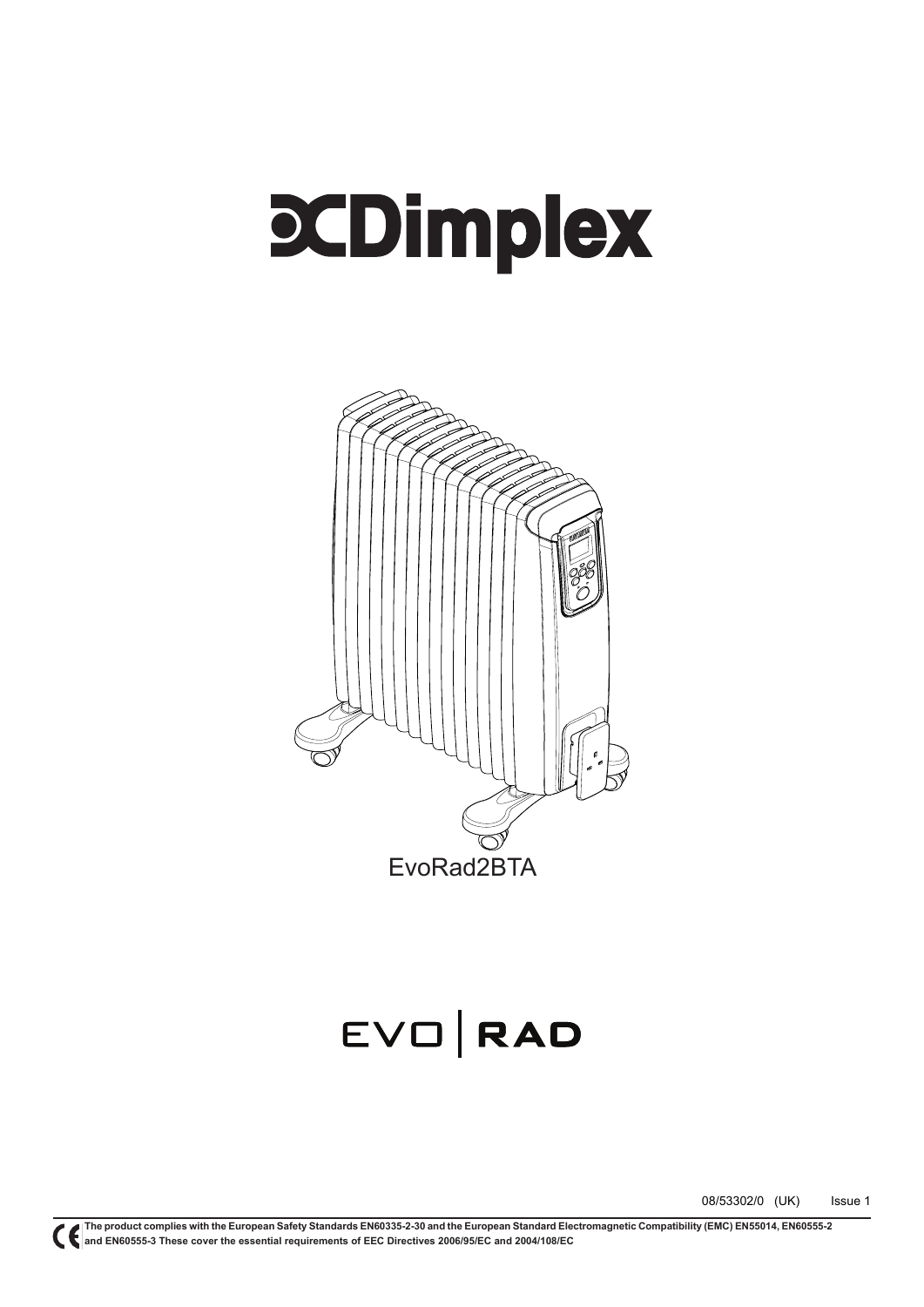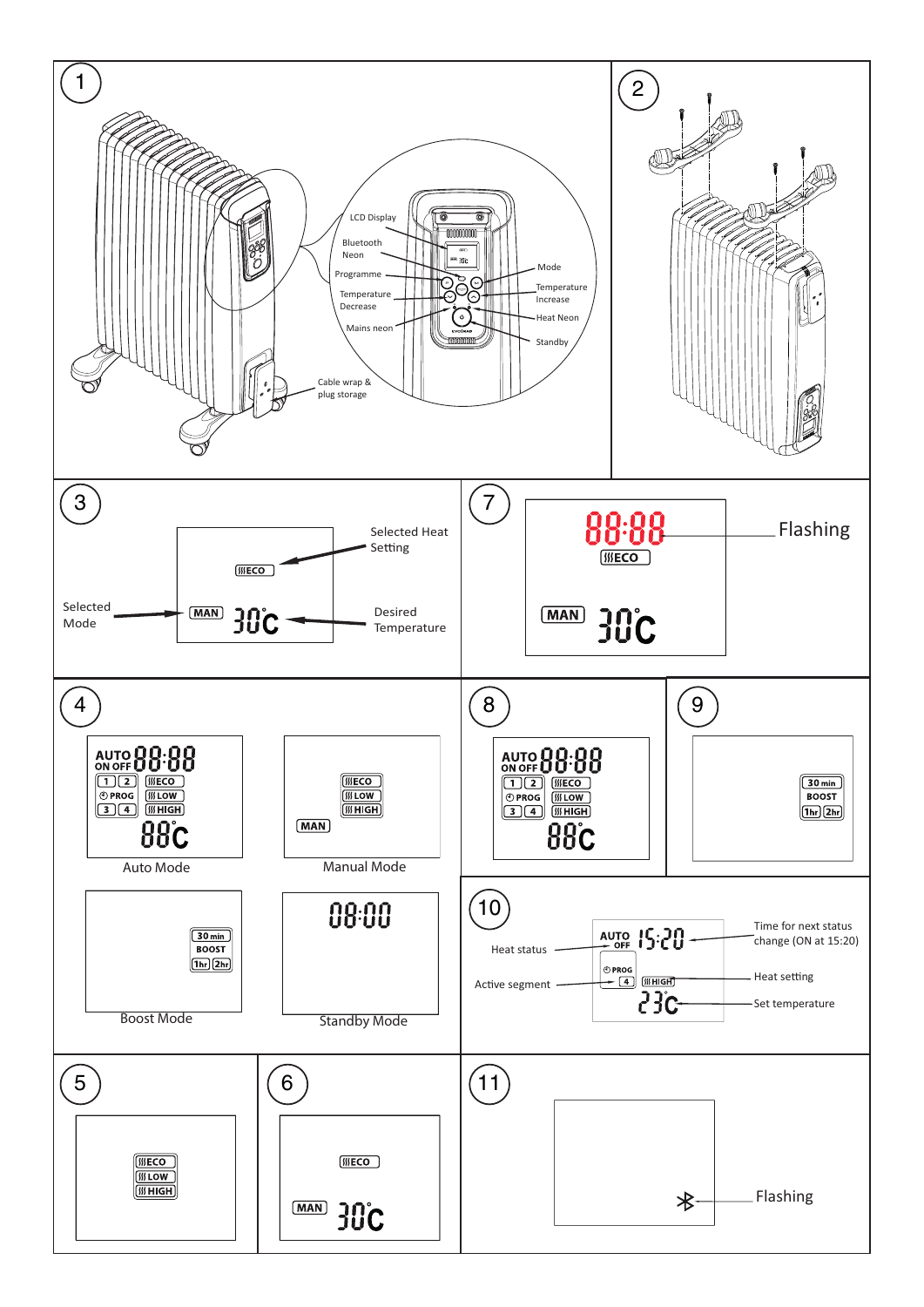### **Dimplex**  $E$  $\vee$  $\Box$  **RAD**

Model : EvoRad2BTA

**THESE INSTRUCTIONS SHOULD BE READ CAREFULLY AND RETAINED FOR FUTURE REFERENCE**

#### **Important Safety Advice**

**IMPORTANT:** If the appliance is damaged, check immediately with the supplier before installation and operation.

This appliance can be used by children aged from 8 years and above and persons with reduced physical, sensory or mental capabilities or lack of experience or knowledge if they have been given supervision or instruction concerning the use of the appliance in a safe way and understand the hazards involved. Children shall not play with the appliance. Cleaning and user maintenance shall not be made by children without supervision.

Children of less than 3 years should be kept away unless continuously supervised. Children aged from 3 years and less than 8 years shall only switch on/off the appliance provided that it has been placed or installed in its intended normal operating position and they have been given supervision or instruction concerning the use of the appliance in a safe way and understand the hazards involved. Children aged from 3 years and less than 8 years shall not plug in, regulate and clean the appliance or perform user maintenance.

**CAUTION:** Some parts of this product can become very hot and cause burns. Particular attention has to be given where children and vulnerable people are present.

This heater carries the warning symbol indicating that it must not be covered.

**DO NOT** use the heater in the immediate surroundings of a bath, a shower or a swimming pool.

**WARNING:** This heater must not be used in a bathroom.

**DO NOT** place the heater directly below a fixed socket outlet.

**WARNING:** In order to avoid overheating, do not cover the heater.

We recommend that you open a window to ventilate the room when using the heater for the first time.

Unplug the heater when not required for long periods.

**IMPORTANT:** If the mains lead of this appliance is damaged, it must be replaced by the manufacturer or its service agent or a similarly qualified person in order to avoid a hazard.

**DO NOT** use the heater where gas, petrol, paint or other inflammable goods are used or stored.

The heater is designed for operation on an AC electricity supply, and is suitable for use in domestic dwellings and similar indoor locations.

Always ensure that the appliance is stood on a firm, level base near to, but not directly beneath, a suitable fixed socket outlet.

The heater is fitted with castors and a handle for ease of movement.

It is supplied with a cord and plug ready for use.

The supply cord should be uncoiled before use (see 'Storage').

DO NOT pull the heater along by the mains lead.

**Important -** The heater must only be operated with the wheels and castors fitted and in the upright position as shown in **Fig. 1**.

Warning – The heater complies with stringent safety standards but to ensure efficient operation **SURFACES OF THE HEATER WILL BECOME HOT AND CONTACT WITH THESE AREAS SHOULD BE AVOIDED,** particularly between the fins on the top and sides.

#### **Electrical**

#### **WARNING – THIS APPLIANCE MUST BE EARTHED**

If the socket outlets in your home are not of the 13 amp BS1363 type they will not accept the plug connected to this heater, therefore cut off the plug. When cut off this plug can constitute a shock hazard if inserted into a socket outlet. It must therefore be disposed of safely.

Before wiring the appropriate plug please note that the wires in this mains lead are coloured in accordance with the following code:

| <b>GREEN/YELLOW:</b> | <b>EARTH</b>   |
|----------------------|----------------|
| <b>BLUE:</b>         | <b>NEUTRAL</b> |
| <b>BROWN:</b>        | <b>LIVE</b>    |

Connect the Green/Yellow wire to the terminal marked E or the earth symbol or coloured Green or Green/Yellow.

Connect the Brown wire to the terminal marked L or coloured Red.

Connect the Blue wire to the terminal marked N or coloured Black. **DO NOT**  connect the Brown (Live) or the Blue (Neutral) wires to the Earth terminal of your 13 amp plug. If the terminals of the plug are unmarked or you are in any doubt, consult a qualified electrician.

#### **Fitting the Castors**

**IMPORTANT: The castors should only be fitted to the outer fins (as shown in Fig. 2). Fitting the castors to any other fin may result in the product becoming unstable and may topple over during operation.** 

#### **WARNING: THE HEATER IS HEAVY – TAKE CARE WHEN LIFTING AND ENSURE THAT IT IS SUPPORTED DURING ASSEMBLY TO PREVENT IT FROM TOPPLING.**

Remove the carton containing the castor assemblies from the packing. Turn the heater upside down on a carpet or other soft surface to avoid damage If required request the assistance of a second person. Position a castor bracket onto the outer fin and secure in place using the screws provided (see **Fig. 2**). Repeat the process for the other castor, ensuring it is located on the other end fin.

Lift the heater clear of the floor, then turn it back upright and stand it on its castors as shown in **Fig. 1**. It is now ready for use.

#### **Positioning the Heater**

Select the position for the heater ensuring there is clearance from any furniture and fittings of at least 300mm above the heater and 150mm each side. The heater should only be operated on a flat stable surface.

#### **Operational modes**

The electronic control has four control modes: **AUTO**, **MANUAL**, **BOOST** and **STANDBY** mode (see **Fig. 4**)

In both **MANUAL** and **AUTO** mode there are three heat settings options (see **Fig. 5**):

**'Intelligent' Eco Mode** - This is the initial default setting, the convector will automatically start up in this setting once power is applied. The convector will automatically regulate the room temperature accordingly. In this mode the convector operates at full power, however the output of the convector is automatically reduced and regulated as the room temperature approaches the desired level. This mode optimises energy use by calculating the most efficient and effective way to achieve the desired temperature setting. The desired room temperature can be adjusted at any time during operation by pressing the appropriate key.

**Low Heat** - In this option, the appliance will operate at a low heat setting, the appliance will automatically cycle at this setting to maintain the room temperature setting.

**High Heat** - In this option, the appliance will operate at a high heat setting, the appliance will automatically cycle at this setting to maintain the room temperature setting.

Press the Mode key,'M', to toggle through the modes and the **ENTER** key to confirm the mode selection. Note: when selecting the mode if the **ENTER** key is not pressed, after 5 seconds the heater will activate the mode shown on the LCD display.

#### **Initial Operation**

When the heater is initially connected to the mains the heater will power up in **MANUAL** mode with a set temperature of 30˚C. The **Mains** and **Heat**  indication neon will be lit and the LCD display will be as per **Fig.6**. For subsequent operations the unit will power up in its previous state, i.e. if it was in the boost mode when the unit was plugged out when power is reinstated it will resume in boost mode.